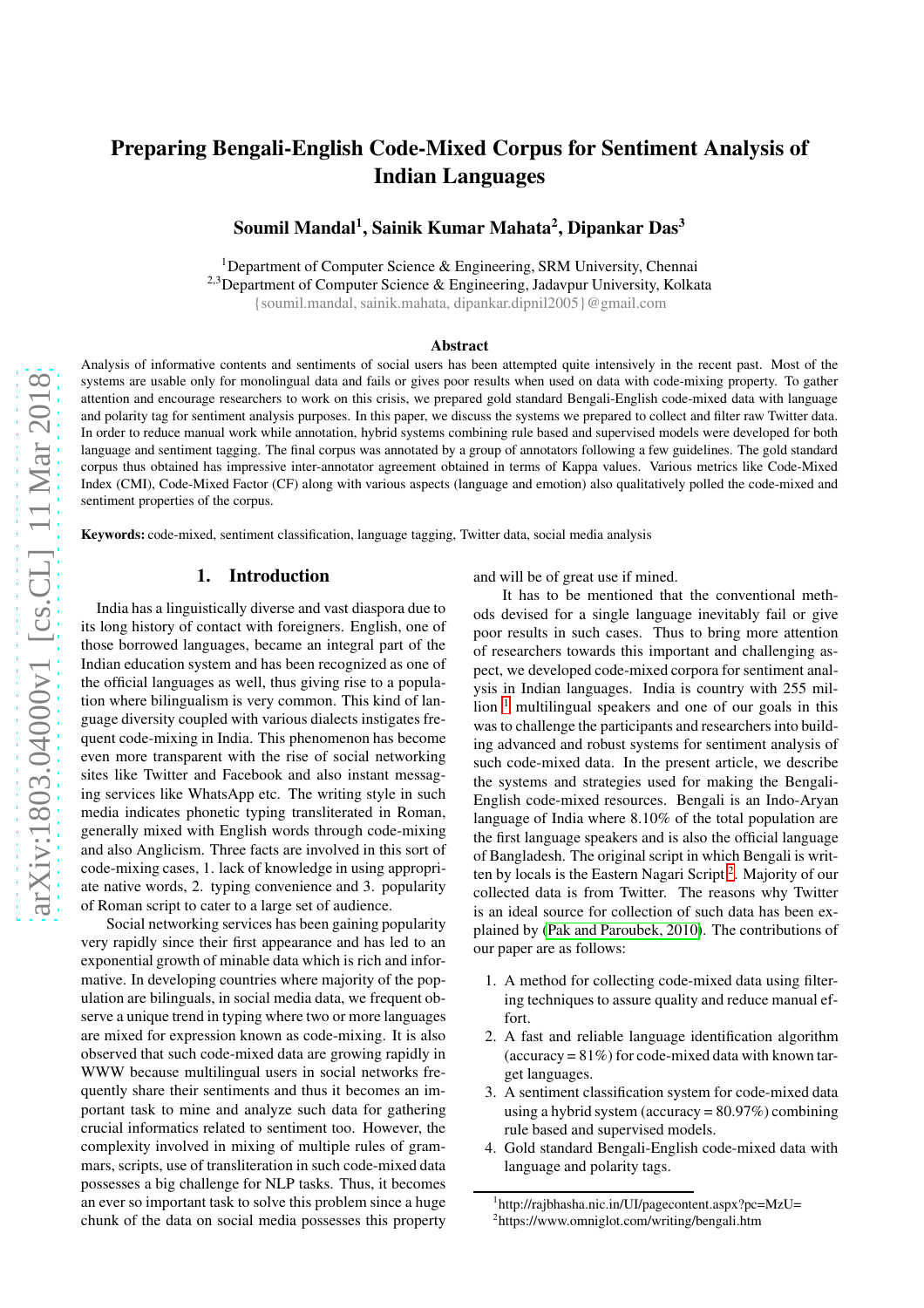- 5. Several useful polarity tagged lexicons like phrasal lexicon of length 1200, uni-gram lexicon of length 3000 consisting of phonetically transliterated Bengali words, English acronyms commonly used on social media and a list commonly used emoticons.
- 6. Also, a seed list of length 1500 for querying Twitter API for retrieving Bengali-English code-mixed data.

# 2. Related Work

Several automated systems for Twitter data collection have been made before for corpus collection targeting different aspects but none with the aim to collect code-mixed data as far as our knowledge. On the other hand, various language tagging models have been made recently for code-mixed data and quite a few where a common script has been used for both the languages and one of them is phonetically translated. Among these one of the most relevant works is by [\(Das and Gambäck, 2014\)](#page-7-1). Here they demonstrated a system which uses modified character n-gram with weights combined with a lexicon based approach, minimum edit distance as well as context info. [\(Barman et al., 2014\)](#page-7-2) used a hybrid system by combining a lexicon based module with supervised classifiers like SVM, CRF and decision trees. Some of them have also been made as a sub-part for a part-of-speech tagging system like the one by [\(Vyas et al., 2014\)](#page-7-3). For sentiment analysis on code-mixed, binary polarity classification has been tried using different classes of supervised models by [\(Ghosh et al., 2017b\)](#page-7-4) and for ternary polarity by [\(Ghosh et al., 2017a\)](#page-7-5) and [\(Sharma et al., 2015\)](#page-7-6). A comparative study of classifiers trained on different code-mixed features was done by [\(Mandal and Das, 2018\)](#page-7-7). Sophisticated methods using sub-word LSTM for learning sentiments in noisy code-mixed data has been tested as well by [\(Joshi et al., 2016\)](#page-7-8).

# 3. Code-mixed Corpus Development

Corpus collection was done in two steps by collecting raw data from Twitter followed by filtering and cleaning code-mixed data from raw data.

# 3.1. Raw Twitter Data Collection

<span id="page-1-0"></span>Our primary aim was to collect quality Bengali-English code-mixed data. However, we observed several instances of phonetically transliterated Bengali utterances (written in Roman script) that do not convey the code-mixed property [\(Muysken, 2000\)](#page-7-9). We were also eager to collect intrasentential i.e code-switched data instead of inter-sentential since the former is much more common on social media and is relatively more challenging for polarity classification as compared to the latter. For collecting Twitter data, we used the public streaming Twitter API via the Twitter4 $i<sup>3</sup>$  $i<sup>3</sup>$  $i<sup>3</sup>$  using keywords for querying. The initial keyword list was prepared by considering commonly used positive and negative Bengali words (e.g., bhalo, kharap, baje) and their polarities were validated using Bengali SentiWordNet [\(Das and Bandyopadhyay, 2010\)](#page-7-10). We collected a total of

600 code-mixed sentences manually from the initial search output. In order to overcome the saturation problem of the retrieved data with respect to a few query words, we made a validated Bengali keyword list of 1500 unique query words from 600 sentences in decreasing order of frequency.

## 3.2. Data Filtering & Cleaning

The collected raw Twitter data contained noise, mostly contributed by words from other languages than the required pair, partially or fully (e.g. *bahar* which is a commonly used Hindi word meaning "outside"), words or full texts not in Roman script, etc. Thus, it was very important to build and apply a filtering module for retaining relatively better quality data in order to reduce manual efforts. Moreover, in order to avoid the problem of duplicacy due to short interval of querying, we have considered two parameters for devising our filtration strategy. The first parameter is  $\alpha$  which denotes the minimum number of Bengali tokens with respect to our seed list whereas β refers to the minimum length of a tweet. It was observed that, the coverage of the top frequent keywords from the seed list helped us to filter majority of our code-mixed instances from the raw data if we vary the values of  $\alpha$  only in the range of 1 to 3 and  $\beta$  in between 4 to 6. However, in order to filter more code-mixed instances for fulfilling our requirement, we had to increase the value of  $\alpha$  up to 5 and the  $\beta$  up to 8 to maintain the code-mixed property in our filtered tweets. The total amount of raw tweets collected was around 89k and the our filtering system filtered out about 10k tweets from it. The statistics are shown in the Table [1.](#page-1-1) Here N denotes the information of  $n^{\text{th}}$  settings using which the Twitter API was queried, filtered data denotes the number of data remaining after removal.

<span id="page-1-1"></span>

|     | α | K | <b>Keywords Spent</b> | <b>Filtered Data</b> |
|-----|---|---|-----------------------|----------------------|
|     |   |   | 150                   | 3800                 |
|     |   |   | 250                   | 2500                 |
|     |   |   | 300                   | 1800                 |
|     |   |   | 350                   | 1500                 |
|     |   |   | 450                   | 900                  |
| sum |   |   | 1500                  | $\approx 10500$      |

Table 1: Filtering statistics with respect to  $\alpha$  and  $\beta$ .

During the cleaning process, spams, incomplete tweets, ones with conflicting sentiments were removed manually. Sarcastic tweets were not removed as it has become a very common tool for expression in the 21st century, especially on social media and thus it is important to classify them properly using more advanced techniques. URLs and Hashtags were kept as well as they too are important for sentiment analysis <sup>[4](#page-1-2)</sup> (e.g. visiting the URL for analysis). We wanted to keep the data as untouched as possible to urge the future researchers to build highly robust systems which can be directly used on social media contents without much modification. Table [2](#page-2-0) show the retrieved,

<span id="page-1-2"></span><sup>4</sup> https://open.blockspring.com/bs/sentiment-analysis-fromurl-with-alchemyapi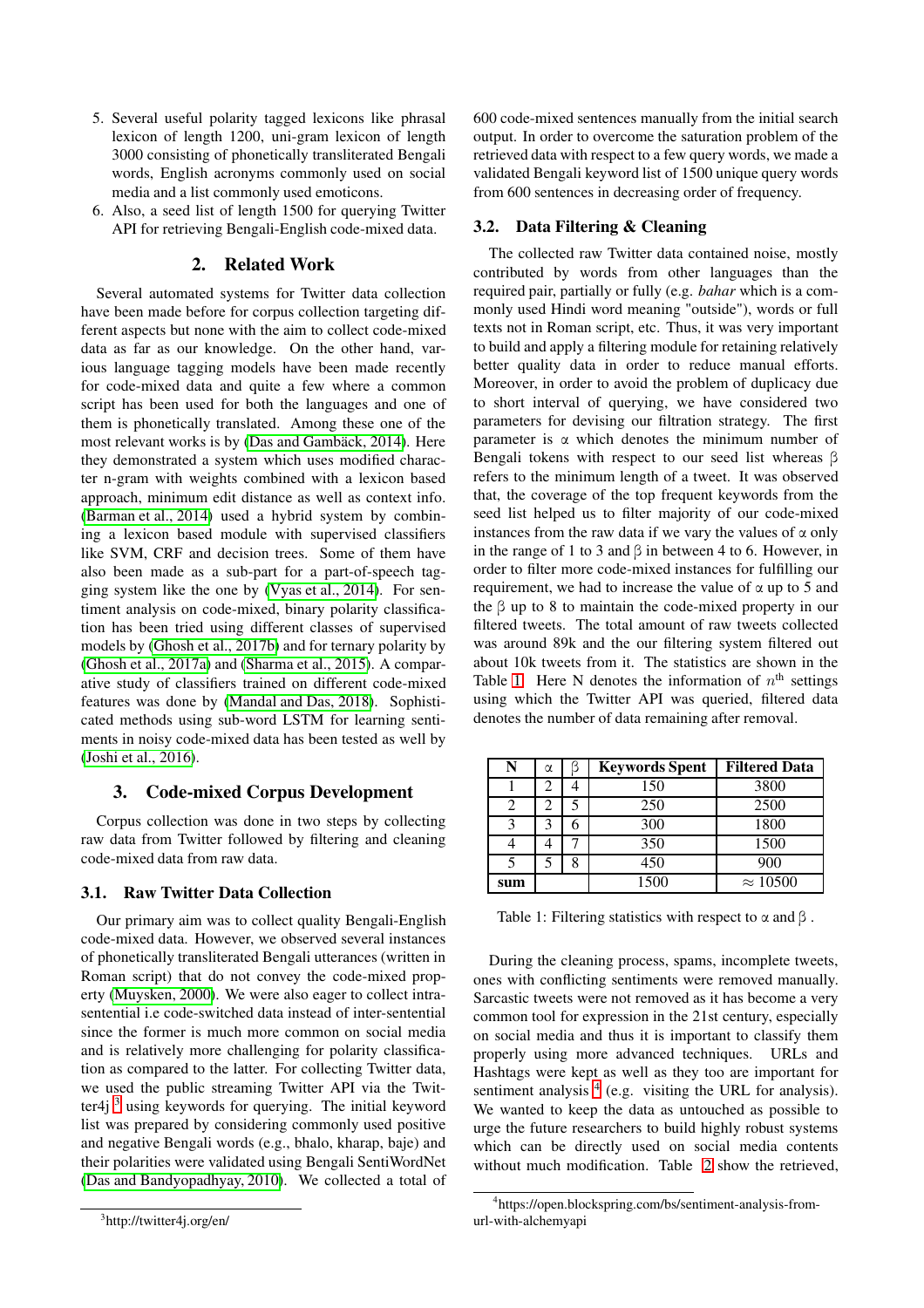<span id="page-2-0"></span>filtered and used code-mixed data counts. It can be seen that our filtering system filtered out quite a lot of data and retained only about 11.79%.

| <b>Type</b>       | R         | Count |
|-------------------|-----------|-------|
| <b>Retrieved</b>  | $\approx$ | 89000 |
| Tweets (RT)       |           |       |
| <b>Filtered</b>   | $\approx$ | 10500 |
| Tweets (FT)       |           |       |
| <b>Code-Mixed</b> | $\approx$ | 5000  |
| Tweets (CT)       |           |       |

Table 2: Tweets retrieved statistics.

Some examples from our collected data after filtering are given below (underlined - EN, normal - BN) -

- 1. Thik fairy tale er ending tar moton amra shobaio happily ever after thakte lagilam. (Trans: *Just like a fairy tale ending we also lived happily ever after.*)
- 2. Script ta khub tiring chilo amar mote, aro onek better hote parto. (Trans: *The script was very tiring according to me, could have been much better.*)

## 4. Annotation

In order to annotate the language and sentiment tags to the filtered and cleaned tweets, we developed a system that help in basic annotation. One of the motivations of our annotation task was to reduce the manual tagging effort as we had to deal with huge amount of tweets ~10K. Therefore, in order to cope up with the problems of manual annotations, we planned to build two basic annotation systems, one is for language tagging and another is for sentiment tagging. Both of the annotation systems are described in subsection [4.1..](#page-2-1) Finally, the outputs of these systems were evaluated by two sets of annotators, one set (A) consisted of a single annotator from Computer Science background with Bengali as mother tongue, where as the second set (B) consisted of five experts and the final evaluation was done by them. In order to handle the confusion cases, an annotation guideline as discussed in subsection [4.2.](#page-4-0) was provided to the annotators prior tagging.

## <span id="page-2-1"></span>4.1. System based Annotation

Out of 10k filtered tweets given by the system, we manually selected a collection of 5k tweets (as all filtered tweets were not code-mixed) and then we fed it the language tagging and sentiment tagging systems.

#### 4.1.1. Language Tagging System

For language tagging, we used a two-step modular approach by combining lexicon based module (LBM) along with a supervised learning module (SLM).

LBM: As our target was simple, that is only to tag Bengali (BN) or English (EN) at word level, we tried to develop a relatively simple system. All the other unknown words are tagged as UN. The resources used to build the language tagging system are -

- 1. A list of Bengali words of size 3000 was prepared from the code-mixed data used in [\(Mandal and Das, 2018\)](#page-7-7). Same words with different phonetic transliterations (e.g. *bhalo* and *balo*) both meaning good were also kept in the list.
- 2. *English Words (EW)* A list containing 466k English words <sup>[5](#page-2-2)</sup> was collected from online open sources.
- 3. *Suffix List (SL)* & *Acronym List (AL)* An English suffix list [6](#page-2-3) (e.g. *ing*, *ism*, *ious*) and an English acronym list [7](#page-2-4) (e.g. *bbl*-be back later, *omg*- oh my god) was collected.
- 4. *N-Grams* Bi-grams and tri-grams dictionary at character level was prepared from the above mentioned Bengali (BW) and English (EW) word lists, where keys were the n-grams and the respective values were frequency.

SLM: A supervised language tagger was developed by training the Linear Support Vector Machine (LSVC) implemented using scikit learn on two features which were character n-grams (n:2,3) as described in LBM features. For training, Bengali word list and list of most common English words <sup>[8](#page-2-5)</sup> were used. The langauge tagging algorithm first searches the target token into our lexicons and if found, the appropriate tag is given. If not found, the supervised tagger is used to output the tag of that target token. The system was tested on ICON 2016<sup>[9](#page-2-6)</sup> POS tagging contest data and achieved a score of 86.24%.

#### 4.1.2. Sentiment Tagging System

We used a hybrid system for sentiment classification. Similar to language tagging system, the sentiment tagging system also checks whether a tweet sentence is positive / negative / neutral using rule based method and if it fails, the supervised classifier is employed to produce the output sentiment tag. The resources which were prepared and used in the rule based were also used in supervised method as features.

Rule Based Method - For our rule based checking, three rules that were used to identify the sentiment of a tweet are as follows -

- 1. *Feeling (FLNG)* A regular expression was used to extract the word that follows '− feeling' which is commonly used to express how the author feels. As such instances were self-tagged by the authors, there is no chance of ambiguity with respect to sentiment tagging. These tags are used since the stand alone texts may send different emotional signals or the author might simply be trying to convey his emotions directly.
- 2. *Hashtag (HT)* Hashtags which used camel-casing or underscore separation were split and matched with lexicons and n-grams.

<sup>5</sup> https://github.com/dwyl/english-words

<span id="page-2-2"></span><sup>6</sup> https://www.learnthat.org/pages/view/suffix.html

<span id="page-2-3"></span><sup>7</sup> http://www.muller-godschalk.com/acronyms.html

<span id="page-2-5"></span><span id="page-2-4"></span><sup>8</sup> http://www.ef.com/english-resources/english-

vocabulary/top-3000- words/

<span id="page-2-6"></span><sup>9</sup> http://ltrc.iiit.ac.in/icon2016/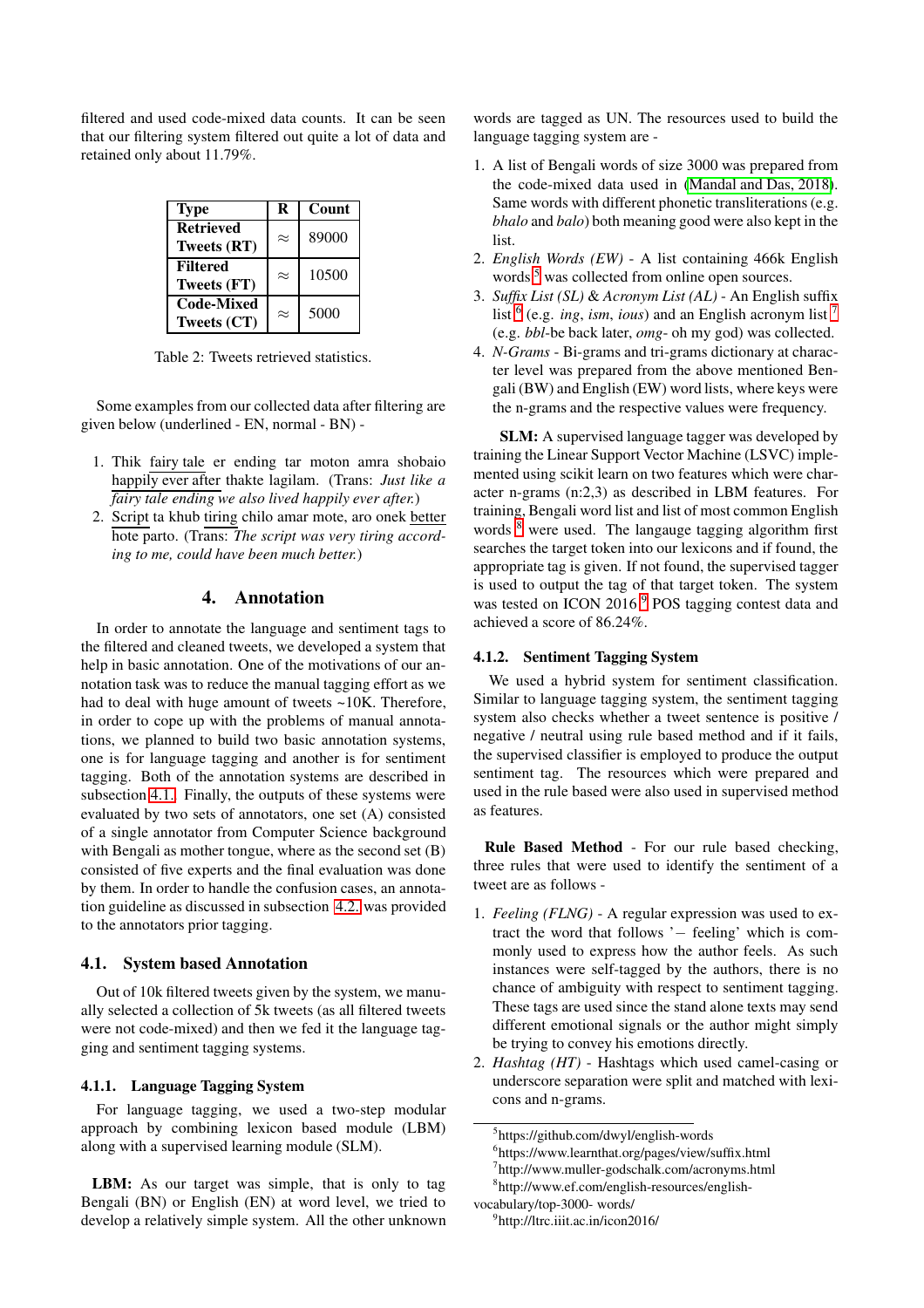3. *Emoticon (EMO)* - Emoticons have a very strong impact on sentence level sentiment. We have used both Unicode and Icon representations of positive and negative emoticons for our experiments. Emoticon scoring has been experimented in three ways, e.g. higher frequency, greater index and average index. The second method which is based on the theory that the emoticon with the greatest index has the greatest influence on the tweet sentiment showed the best results.

Supervised Method - We have experimented with several supervised classifiers. In the Naïve Bayes (NB) family, we have used Gaussian Naïve Bayes (GNB), Bernoulli Naïve Bayes (BNB) and Multinomial Naïve Bayes (MNB). The Linear Models (LM) we have tested with are Linear Regression (LRC) and Stochastic Gradient Descent (SGDC). The scikit-learn  $10$  implementations of the models were used. The features used for supervised methods are as follows -

- 1. *Word N-Grams (WN)* Word level uni-grams, bi-grams and trigrams were adopted as features. Each of the n-grams was sorted according to frequency in nonincreasing order and the top 2000 n-grams were selected for training.
- 2. *Negation (NEGA)* Negation in a message always reverses its sentiment orientation. If the number of negating words is odd, the polarity is reversed otherwise the calculated polarity is retained. Therefore, we collected a total of 25 English and 130 Bengali unique negation words.
- 3. *Tagged Words (TGW)* We also collected 1198 positive and 1802 negative Bengali uni-grams from an external code-mixed data available in [\(Mandal and Das, 2018\)](#page-7-7). We combined them with English positive and negative words collected from NRC Emotion Lexicon and SO-CAL lexicon to build a lexicon containing positive unigrams (POSU) and negative uni-grams (NEGU).
- 4. *Tagged Phrases (TGP)* In addition to words, we made a phrasal lexicon of length 1200 by extracting phrases  $($  > 1 from each sentence) from the code-mixed data described in [\(Mandal and Das, 2018\)](#page-7-7). Such phrases are responsible to convey sentiment at the sentence level. For example, "boshe dekha jaye na" (trans: can't sit and watch), "onekei couldn't sleep" (trans: many couldn't sleep), etc. In case of tagged phrases, four scenarios were tested, *perfect match* - the phrase present in the sentence is identical to the tagged phrase, *sparse match* - all the unigrams of the tagged phrase are present in the sentence but not in the same order, *partial match* - a bigram from the tagged phrase (if  $|{\rm phrase}| \geq 2$ ) is present in the sentence in exact order (a bigram unit of stopwords is not considered) and finally, *no match* - none of the uni-grams is matched or the matched uni-gram is a stop-word.
- 5. *Tagged Acronyms (TA)* Commonly used abbreviations on social networking sites were collected and polarity tagged as either positive or negative.
- 6. *SentiWordNet 3.0 (SWN)* A word appeared in SentiWordNet [\(Baccianella et al., 2010\)](#page-7-11) containing scores positive, negative and objective.
- 7. *SOCAL* This lexicon is used for calculating semantic orientation [\(Taboada et al., 2011\)](#page-7-12). For utilizing intensifiers of the lexicon, we used the logic that if both the intensifier and word is positive add their score, if both are negative add their scores and negate, if intensifier is positive and word is negative then subtract intensifier score from word score and finally if intensifier is negative and word is positive then add their score.
- 8. *NRC Emotion Lexicon* a list of English words and their association with eight basic emotions and sentiment tags [\(Mohammad and Turney, 2013\)](#page-7-13). In case of our classifier, we only utilized two polarity tags.

For training our supervised classifiers, we used a manually tagged gold-standard dataset containing a total of 1500 training instances, i.e 500 of each polarity, created by merging data from [\(Mandal and Das, 2018\)](#page-7-7) and [\(Ghosh et al., 2017b\)](#page-7-4). In case of testing, we used a total of 600 tweets, i.e 200 of each polarity. The data (training and testing) had no data in common in the released versions. However, the features as mentioned for supervised learning were also used to train these classifiers. Different evaluation parameters scored by each of the classifiers are described in Table [3.](#page-3-1) Other than the *accuracy*, the mean value was considered over the three polarities for each of the other parameters. In Table [3,](#page-3-1) we can clearly find that SGDC achieved the best F1-Score with a value of 78.70. Thus, for building our polarity tagger, we finally used the trained model of SGDC. Paramaters (*Param*) were Accuracy (*Acc.*), Precision (*Prec.*), F1- Score (*F1*) and G-Score (*G*).

<span id="page-3-1"></span>

|        |       | <b>Naïve Bayes (NB)</b> |       |             | Linear Model (LM) |
|--------|-------|-------------------------|-------|-------------|-------------------|
| Param  | GNB   | <b>BNB</b>              | MNB   | <b>SGDC</b> | LRC               |
| Acc.   | 74.83 | 76.16                   | 78.16 | 78.66       | 77.00             |
| Prec.  | 75.05 | 76.25                   | 78.56 | 79.20       | 77.40             |
| Recall | 74.83 | 76.16                   | 78.16 | 78.66       | 77.00             |
| F1     | 74.87 | 76.17                   | 78.18 | 78.70       | 77.02             |
|        | 74.90 | 76.19                   | 78.27 | 78.81       | 77.11             |

Table 3: Performance of different classifiers.

The confusion matrix of the best performing classifier, that is SGDC, is shown in Table [5.](#page-5-0) We can see that the classifier is quite stable and not very biased towards a single polarity. The best individual polarity accuracy is for neutral tweets (83%), which again supports the point regarding it's stability.

|     | pos | neg | neu |
|-----|-----|-----|-----|
| pos | 161 | 12  | 27  |
| neg |     | 145 | 38  |
| neu |     |     | 166 |

Table 4: Confusion matrix of SGDC classifier (italics predicted values, roman - true values).

<span id="page-3-0"></span><sup>10</sup>http://scikit-learn.org/stable/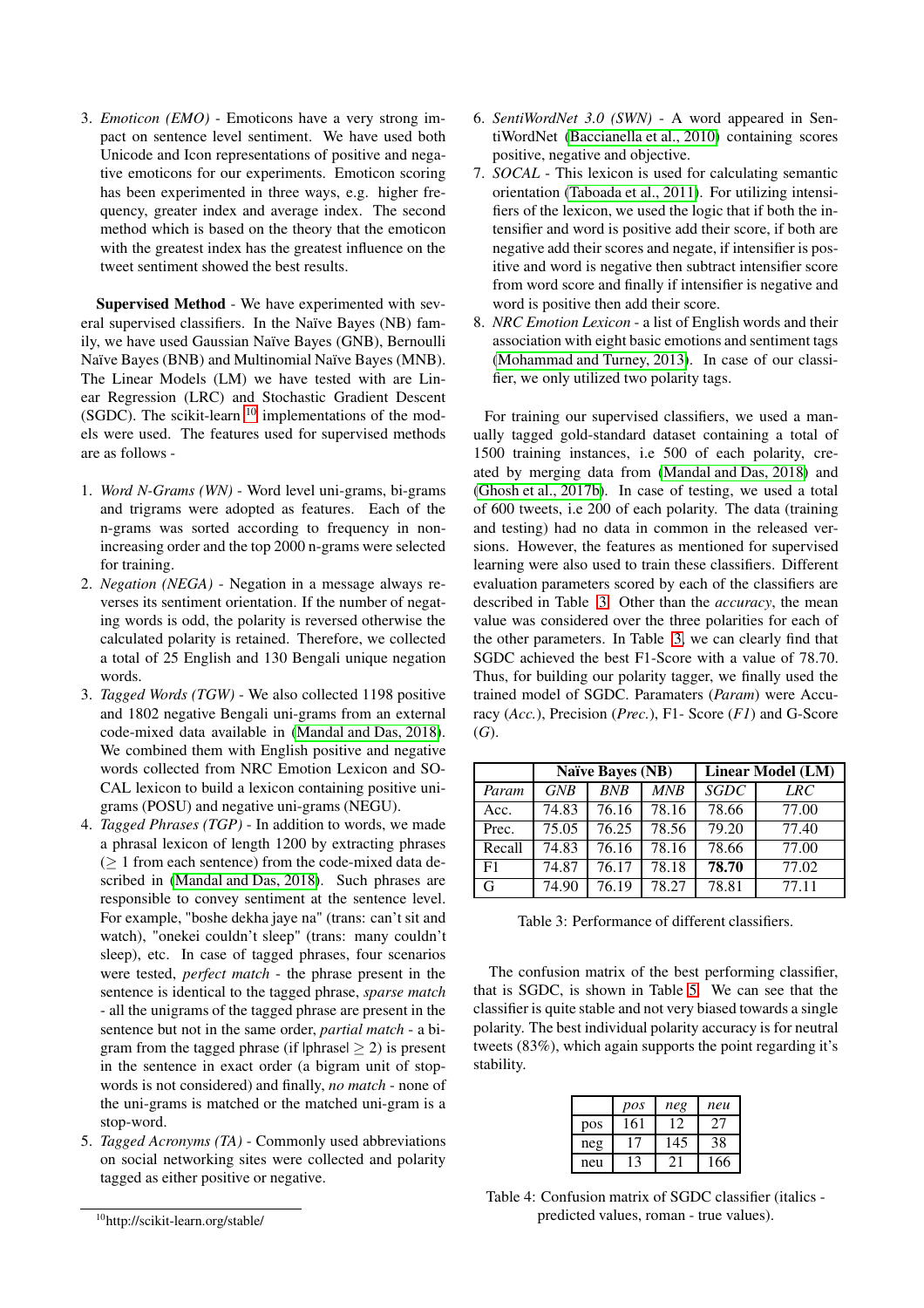The final algorithm we used for sentiment tagging by combining rule based and supervised into a hybrid routine is described below -

Input  $\leftarrow$  sentence Output  $\rightarrow$  polarity

```
Step 1: if FLNG (sentence) \neq neutral then
       return FLNG (sentence) else goto Step 2
Step 2: if EMO (sentence) \neq neutral then
       return EMO (sentence) else goto Step 3
Step 3: if HT (sentence) \neq neutral then
       return HT (sentence) else goto Step 4
Step 4: return SGDC (sentence)
```
Here FLNG, EMO and HT are the functions described under rule based methods in feature section and SGDC is our trained supervised classifier.

# <span id="page-4-0"></span>4.2. Annotators' Guidelines

As the data is already language and sentiment tagged by the systems, the manual annotation efforts were reduced drastically. However, in order to prepare a gold standard corpus with good quality, we finally handed it over to our annotators along with a number guidelines. We provided a very less number of guidelines as most of the urgent issues were already considered by using our systems.

Language Tagging - In case of language tagging, the scope of the current target word and the words preceding and succeeding the target word were considered.

*Bengali (BN) & English (EN) Tag*

- LG1 The word is present in the respective language dictionary or is a slang or acronym of that language. e.g. "*hall*" tagged as EN and "*ghor*" tagged as BN.
- LG2 whether the word in context belongs to that respective language or not.

e.g. "*bar*" in "*onek bar bolechi*" is tagged as BN.

LG3 The word has any English/Bengali prefix or any English/Bengali suffix.

e.g. "*hall is*" tagged to EN and "*ghor ta*" tagged to BN.

# *Unknown (UN) Tag*

- LG4 The word does not belong to Bengali or English. e.g. "*amr*" is tagged to UN.
- LG5 The token is not recognized (like misspelled words). e.g. "*ankushloveuall*" is tagged to UN.
- LG6 The token is a special character, emoticon, URL, etc. e.g. "*@*" is tagged as UN.

Sentiment Tagging - For polarity tagging, the authors' perspectives were taken into account and the emotions conveyed from the overall tweet were considered as well.

## *Positive Tag & Negative Tag*

SG1 The tweet clearly expresses the sentiment towards the aspect term, for example a person, group or an object. e.g. "*Sir, Boss 2 hit movie hobe. Eid ar sera movie.*" is tagged as positive.

SG2 The tweet clearly expresses the polarity state in mind of the author.

e.g. "*Dhurr ar posachhe na all these things.*" is tagged as negative.

SG3 The tweet clearly reports a polar sentiment or mood which may or may not be attributed directly by the author.

e.g. "*@username1 yes ami @username2 dadar pagol fan onek diner.*" is tagged as positive.

#### *Neutral Tag*

SG4 The tweet contains a mere observation or mention of an objective fact.

e.g. "*Dure oi yellow building ta holo shopping mall.*" is tagged as neutral.

SG5 It does not particularly convey any state of mind or opinion. A neutral sentiment is expressed towards the aspect term(s).

e.g. "*Cinema ta release koreche."* is tagged as neutral.

Conflicts - The confusions occurred during annotation were tabulated as follows

# *English (EN) Tag*

- 1. In the context of a word that contains numerical values were considered by the annotators. For example '11 AM' was tagged as EN by Annotator A while Annotator B tagged "11" as UN and "AM" as EN, separately.
- 2. Country names were tagged as EN and UN by Annotator A and B, respectively.
- 3. Universal words such as, "*table*" were tagged as EN by Annotator A and BN by Annotator B.
- 4. Words such as "*to*" were tagged as both EN and BN depending on the context and their phonetic representations.

#### *Bengali (BN) Tag*

1. The role of the suffix in a word was also dealt ambiguously. For example "*film*" is tagged as EN whereas "*film (ta)*" was tagged as BN.

#### *Unknown (UN) Tag*

1. Numerical values such as "1", "2" were tagged as UN.

We considered two sets of human annotators A and B along with system as the third set. The inter annotator agreement values or Cohen's Kappa (K) are shown in Table [5](#page-5-0) with respect to each pairs of annotators. In case of sentiment tagging, the annotators agreed on majority of the tweets. However, in both language as well as sentiment tagging, the agreement scores between the sets of manual annotators were comparatively better than the agreements that were calculated with respect to systems. One of the reasons that degrades the system results is relatively small set of training instances in case of both language and sentiment tagging. The annotation details of the system and human annotators are shown in Table [6.](#page-5-1)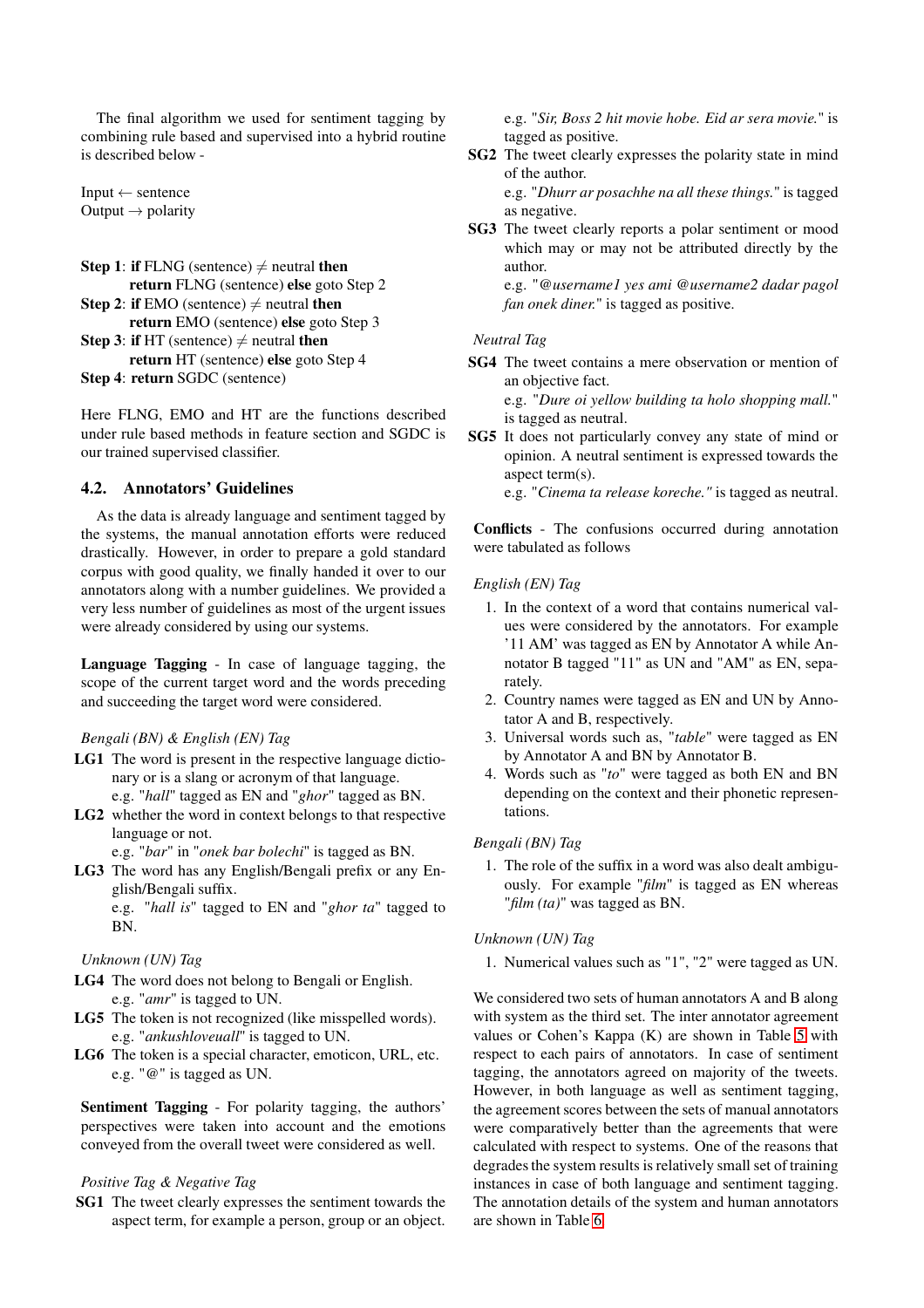<span id="page-5-0"></span>

| Language Tagging - Kappa         |      |  |  |  |
|----------------------------------|------|--|--|--|
| <b>Annotator A-System</b>        | 0.69 |  |  |  |
| Annotator B-System               | 0.65 |  |  |  |
| Annotator A-Annotator B          | 0.83 |  |  |  |
| <b>Sentiment Tagging - Kappa</b> |      |  |  |  |
| <b>Annotator A-System</b>        | 0.83 |  |  |  |
| Annotator B-System               | 0.82 |  |  |  |
| <b>Annotator A-Annotator B</b>   | 0.94 |  |  |  |

Table 5: Inter annotator agreement.

<span id="page-5-1"></span>

|                    | <b>Training Data</b> |                     |                |  |  |
|--------------------|----------------------|---------------------|----------------|--|--|
|                    |                      | <b>Language Tag</b> |                |  |  |
|                    | <b>BN</b> Tag        | <b>EN</b> Tag       | UN Tag         |  |  |
| <b>System</b>      | 22801                | 15130               | 331            |  |  |
| <b>Annotator A</b> | 22460                | 15478               | 324            |  |  |
| <b>Annotator B</b> | 22471                | 15471               | 320            |  |  |
|                    | <b>Sentiment Tag</b> |                     |                |  |  |
|                    | Pos Tag              | Neg Tag             | <b>Neu Tag</b> |  |  |
| <b>System</b>      | 988                  | 926                 | 586            |  |  |
| <b>Annotator A</b> | 1010                 | 987                 | 503            |  |  |
| <b>Annotator B</b> | 1000                 | 1000                | 500            |  |  |
|                    | <b>Testing Data</b>  |                     |                |  |  |
|                    |                      | <b>Language Tag</b> |                |  |  |
|                    | <b>BN</b> Tag        | <b>EN</b> Tag       | <b>UN Tag</b>  |  |  |
| <b>System</b>      | 22896                | 12129               | 421            |  |  |
| <b>Annotator A</b> | 22418                | 12620               | 408            |  |  |
| <b>Annotator B</b> | 22416                | 12616               | 414            |  |  |
|                    | <b>Sentiment Tag</b> |                     |                |  |  |
|                    | Pos Tag              | Neg Tag             | <b>Neu Tag</b> |  |  |
| <b>System</b>      | 1077                 | 642                 | 741            |  |  |
| <b>Annotator A</b> | 1094                 | 698                 | 668            |  |  |
| Annotator B        | 1090                 | 705                 | 665            |  |  |

Table 6: Annotation details of system and human annotators.

# 5. Corpus Aspect Analysis

The released data distribution is shown in Table [7.](#page-5-2) In both training and testing, the quantity of neutral data is comparatively less as we found that most of the tweets we mined had a polarity. Here, we have analyzed different aspects of our developed gold standard data like codemixing complexity and generic language aspects. Statistics on some of sentiment affecting aspects like polarity word count, emoticons count, etc were also carried out.

<span id="page-5-2"></span>

| <b>Distribution</b>                                                    |      |      |     |  |  |  |
|------------------------------------------------------------------------|------|------|-----|--|--|--|
| <b>Neutral</b><br><b>Negative</b><br><b>Positive</b><br><b>Purpose</b> |      |      |     |  |  |  |
| <b>Training Data</b>                                                   | 1000 | 1000 | 500 |  |  |  |
| <b>Testing Data</b><br>665<br>705<br>1090                              |      |      |     |  |  |  |

Table 7: Data distribution.

Language Aspects - Here we analyzed both complexity aspect contributed by code-mixing property (shown in Table [8\)](#page-5-3) as well as other aspects like polarity token counts and mean length (shown in Table [9\)](#page-6-0). Code-Mixing Index (CMI) introduced by [\(Das and Gambäck, 2014\)](#page-7-1) indicates us the amount of code-mixing found in discourse. Another metric we have calculated which shows the complexity of multilingual corpus is the Complexity Factor (CF) proposed by [\(Ghosh et al., 2017b\)](#page-7-4). CF takes into account three factors- language (LF), switching (SF) and mix (MF) factors. CF was calculated using all the three methods mentioned in that paper. From Table [8,](#page-5-3) we have observed that the collected code-mixed data has a higher code-mixing index as compared to FIRE 2015 [11](#page-5-4) Shared Task Corpus (CMI  $= 11.65$ ) and ICON 2015<sup>[12](#page-5-5)</sup> Shared Task Corpus (CMI = 5.73). Thus, we can conclude that our data is more complex from code-mixing point of view as compared to FIRE and ICON corpus. We can also see that on an average, positive data has higher code-mixing as compared to other polarities while neutral has comparatively lower code-mixing. From the training and testing values we can also see that the variance is quite nominal, thus adding to the quality of prepared corpus.

<span id="page-5-3"></span>

|            |      |                    | <b>Training</b> |      | <b>Testing</b> |      |      |
|------------|------|--------------------|-----------------|------|----------------|------|------|
| index      | f    | pos                | neg             | neu  | pos            | neg  | neu  |
|            | min  | 4.02               | 4.24            | 4.20 | 4.16           | 4.20 | 4.18 |
| <b>CMI</b> | max  | 50.0               | 48.6            | 46.2 | 48.6           | 48.6 | 47.5 |
|            | mean | 31.0               | 27.9            | 22.6 | 23.4           | 21.6 | 20.0 |
|            | min  | 0.38               | 0.52            | 0.46 | 0.44           | 0.46 | 0.45 |
| CF1        | max  | 20.8               | 18.0            | 23.0 | 37.5           | 23.0 | 37.5 |
|            | mean | 4.20               | 3.93            | 3.71 | 4.14           | 3.67 | 4.17 |
|            | min  | 4.58               | 4.81            | 4.76 | 4.63           | 4.76 | 4.72 |
| CF2        | max  | $\overline{5}$ 7.5 | 62.4            | 54.8 | 69.2           | 64.6 | 69.2 |
|            | mean | 26.1               | 24.4            | 20.5 | 23.3           | 21.4 | 20.7 |
|            | min  | 4.25               | 4.41            | 4.36 | 4.27           | 4.36 | 4.31 |
| CF3        | max  | 53.8               | 58.4            | 51.8 | 68.0           | 61.5 | 68.0 |
|            | mean | 24.2               | 22.6            | 19.1 | 21.6           | 19.9 | 19.3 |

Table 8: Complexity statistics (f - function).

Other important language related aspects are are shown in Table [9.](#page-6-0) The relation for negation count is  $\geq$  as lexical checking was done so whereas there might be more number of negations. The aspect values were calculated based on post annotator tagging of language and sentiment. The probable reason for higher negation in negative data is mainly because of the habit of users to express negative sentiment by negating positive words, e.g. *bhalo na* which means "not good". This can be confirmed as well by skimming through the data. The table also tells us that users tend to write relatively more to the point and short tweets while expressing negative sentiments. This is checked from the mean length and UN word count values. Also, BN/EN ratio tells us that users tend to use more Bengali words for expressing objective sentiments.

<sup>11</sup>http://fire.irsi.res.in/fire/2015/home

<span id="page-5-5"></span><span id="page-5-4"></span><sup>12</sup>http://ltrc.iiit.ac.in/icon2015/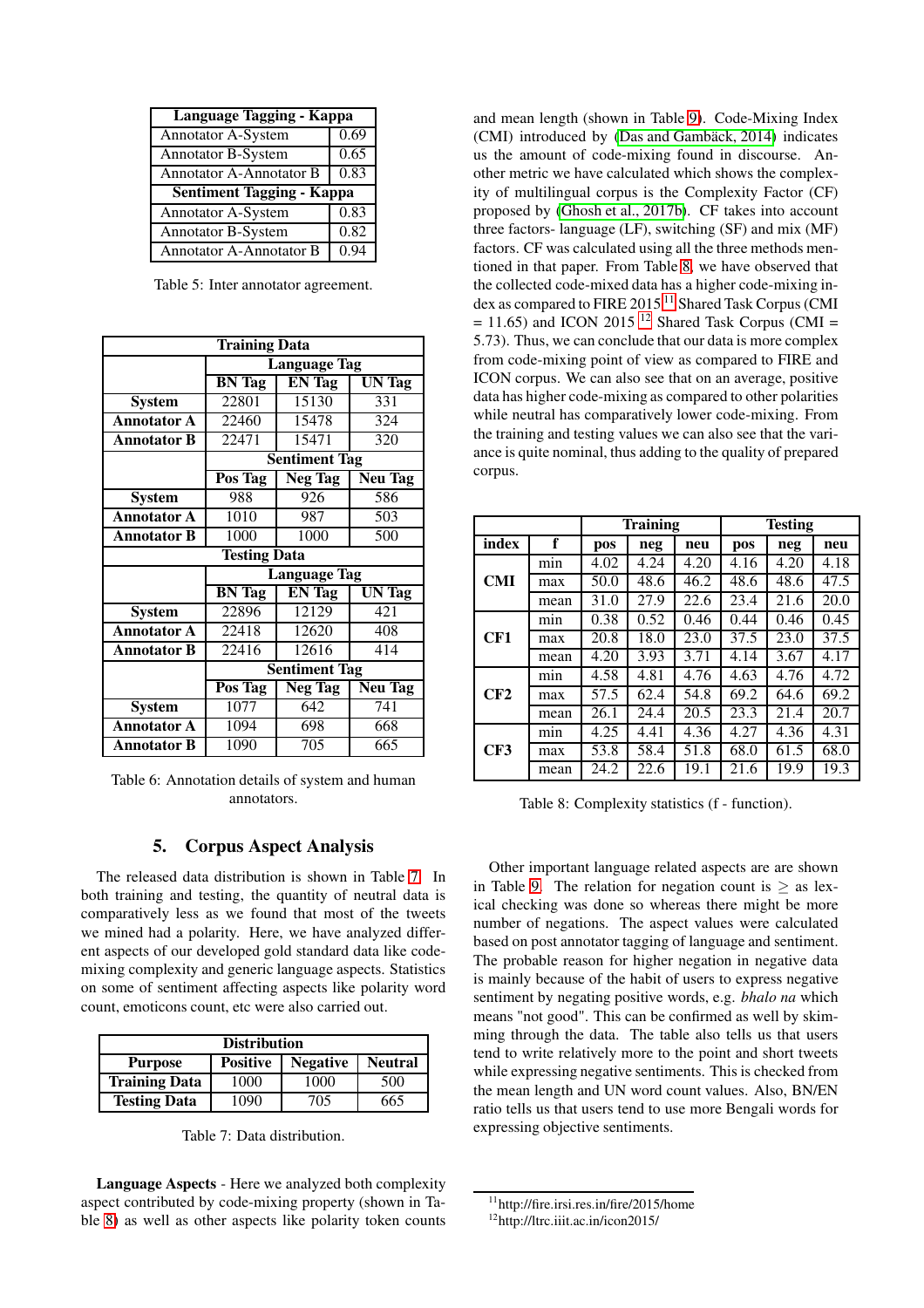<span id="page-6-0"></span>

|                | <b>Language Aspects</b> |        |                      |            |            |  |
|----------------|-------------------------|--------|----------------------|------------|------------|--|
|                |                         |        | <b>Training Data</b> |            |            |  |
| N              | <b>Attribute</b>        | R      | Pos                  | <b>Neg</b> | <b>Neu</b> |  |
| 1              | <b>Negation Count</b>   | $\geq$ | 148                  | 449        | 170        |  |
| $\overline{2}$ | Mean Length             | $=$    | 18.50                | 18.06      | 17.91      |  |
| 3              | BN word count           | $=$    | 8541                 | 8866       | 5064       |  |
| 4              | EN word count           | $=$    | 6997                 | 6535       | 1939       |  |
| 5              | UN word count           | $=$    | 110                  | 93         | 117        |  |
| 6              | <b>BN/EN Ratio</b>      | $=$    | 1.220                | 1.356      | 2.611      |  |
|                |                         |        | <b>Testing Data</b>  |            |            |  |
| 1              | <b>Negation Count</b>   | $\geq$ | 182                  | 375        | 200        |  |
| $\overline{2}$ | Mean Length             | $=$    | 18.94                | 16.23      | 17.46      |  |
| 3              | BN word count           | $=$    | 8664                 | 7388       | 6364       |  |
| 4              | EN word count           | $=$    | 5985                 | 4329       | 2302       |  |
| 5              | UN word count           | $=$    | 168                  | 118        | 128        |  |
| 6              | <b>BN/EN Ratio</b>      | $=$    | 1.447                | 1.706      | 2.764      |  |

Table 9: Language statistics. (R - relation)

Emotion Aspects - Statistics of sentiment affecting aspects are shown in Table [10.](#page-6-1) Users tend to explicitly convey their feelings by using the feeling tag more so while expressing negative sentiment as compared to positive. For emoji count the relation is  $\geq$  as lexical checking was done, so in reality there might be more number of emoticons. Same is the case for polarity word count, but here  $\approx$  is used instead as contextually the word may not be positive or negative. From positive and negative word count in Table [10](#page-6-1) we can see that users tend to use English polarity words more often as compared to Bengali while expressing.

<span id="page-6-1"></span>

|                | <b>Sentiment Aspects</b> |           |                     |            |              |  |
|----------------|--------------------------|-----------|---------------------|------------|--------------|--|
|                | <b>Training Data</b>     |           |                     |            |              |  |
| N              | <b>Attribute</b>         | R         | Pos                 | <b>Neg</b> | Neu          |  |
| 1              | POS emoji count          | $\geq$    | 18                  | 2          | 2            |  |
| $\overline{2}$ | NEG emoji count          | $\geq$    | 3                   | 17         | 1            |  |
| 3              | POS word count           | $\approx$ | 1187/               | 118/       | 35/          |  |
|                |                          |           | 587                 | 51         | 26           |  |
| $\overline{4}$ | NEG word count           | $\approx$ | 103/                | 757/       | 32/          |  |
|                |                          |           | 65                  | 416        | 19           |  |
| 5              | Feeling tag count        |           | 5                   | 10         | $\mathbf{1}$ |  |
|                |                          |           | <b>Testing Data</b> |            |              |  |
| 1              | POS emoji count          | ≥         | 22                  | 5          | 3            |  |
| $\overline{2}$ | NEG emoji count          | $\geq$    | 6                   | 20         | 1            |  |
| 3              | POS word count           | $\approx$ | 918/                | 106/       | 271          |  |
|                |                          |           | 435                 | 42         | 19           |  |
| 4              | NEG word count           | $\approx$ | <sup>119</sup> /    | 673/       | 28/          |  |
|                |                          |           | 72                  | 341        | 13           |  |
| 5              | Feeling tag count        | $=$       | 4                   | 8          | 2            |  |

Table 10: Sentiment affecting aspects. For POS, NEG word count representation format is EN/BN. (R - relation)

Other Aspects - The most common polarity carrying words from the code-mixed data are shown in Table [11.](#page-6-2) From the table we can see that the most common polar words are highly polar. These words are commonly used while speaking as well. It can also be seen that a lot of counterparts are present in the table, like bhalo - good, os-

<span id="page-6-2"></span>

| adharon - special, kharap - bad, betha - pain, etc. |  |  |  |
|-----------------------------------------------------|--|--|--|
|                                                     |  |  |  |

| <b>Most Common Words (freq&gt;150)</b> |                 |                  |  |  |  |
|----------------------------------------|-----------------|------------------|--|--|--|
|                                        | <b>Bengali</b>  |                  |  |  |  |
|                                        | bhalo, besh,    | love, best,      |  |  |  |
| <b>Positive</b>                        | shundor, darun, | good, comedy,    |  |  |  |
|                                        | moja, pochondo, | better, special, |  |  |  |
|                                        | osadharon       | famous, happy    |  |  |  |
|                                        | kharap, baje,   | poor, bad,       |  |  |  |
|                                        | kosto, boka,    | problem, old,    |  |  |  |
| <b>Negative</b>                        | bekar, chinta,  | sad, busy,       |  |  |  |
|                                        | jhogra, betha   | bogus, pain      |  |  |  |

Table 11: Some common Bengali and English words, training and testing data combined.

## 6. System Performance on Final Data

After the final annotation was done we tested our systems again on the new gold-standard data. Both the language tagging system and sentiment tagging system (SGDC) was trained on the training data and evaluated on the testing data. The language tagger performed surprisingly well and got an accuracy of 81%. With the sentiment tagging system we expected a significant improvement due the increased size of the training data. It indeed performed better and got an accuracy of 80.97% and F1-Score of 81.2%. In future we would like to test different feature combinations and add contextual features as well to improve our system.

## 7. Release Format

The final gold-standard dataset is available in JSON format. We have chosen JSON since it is more compact, lightweight, flexible and easier to use compared to XML. CSV was ignored as well since we needed to represent a hierarchical structure which is much easier with JSON as well. Another problem with CSV is that a standard reader application (e.g. Excel) is quite slow at opening large files as well as unstructured encoded values and spilling. The objects/values provided in the released JSON file are id (data number), lang\_tagged\_text (language tagged text), sentiment (-1  $\leftarrow$  negative, 0  $\leftarrow$  neutral, 1  $\leftarrow$  positive) and text (without language tag). A single sample from the JSON file is given below -

#### id: 83

lang\_tagged\_text: Onekdin\bn por\bn spotlight\en e\bn fire\bn eshe\bn nijeke\bn besh\bn bikheto\bn bikheto\bn lagche\bn ,\un I\en am\en toh\bn very\en hpy\en .\un sentiment: 1

text: Onekdin por spotlight e fire eshe nijeke besh bikheto bikheto lagche, I am toh very happy.

## 8. Conclusion & Future Work

In this paper we have described the steps involved in building the system which we have used for collecting and preparing gold-standard Bengali-English code-mixed data for sentiment analysis. To the best of our knowledge, it is the first publicly released data of its kind. The data we